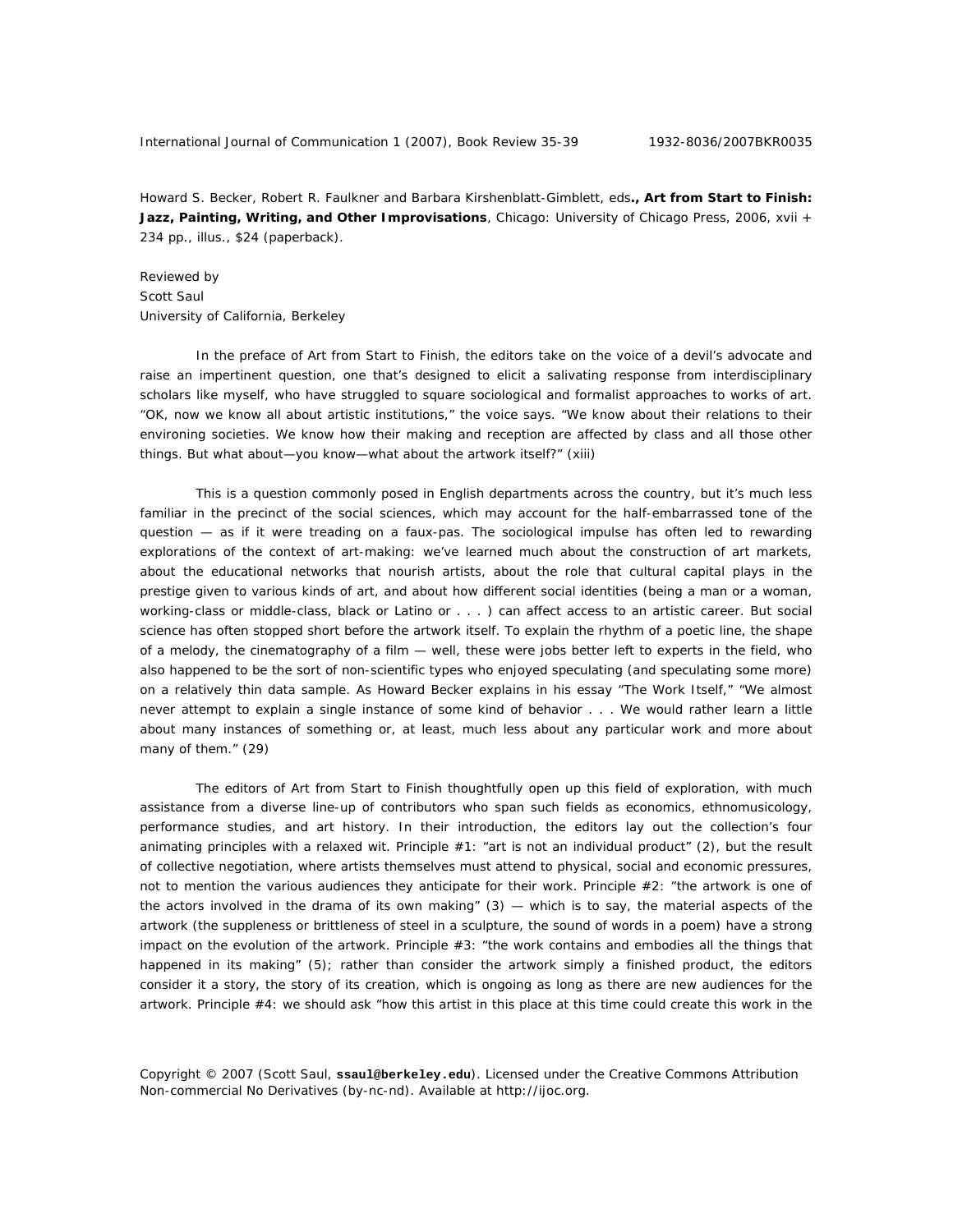form it took". (6) If every artwork is the product of extreme serendipity, then the sociologist's duty is to plumb the depths of that serendipity, to reveal the decision-trees that often go unremarked.

*Art from Start to Finish*'s contributors take the editors' injunction in a number of directions, loosely organized around the question "how do we know when an artwork is finished?" There is a strong bent to explore those art forms that highlight the process of their own making (and which thus furnish an easier illustration of Principle #3). Four essays focus on improvisation-driven music, including a valuable meditation by Scott DeVeaux on how jazz recordings differ from live performance, a cogent exposition of Zimbawean *mbira* music by Paul Berliner, and a wonderfully concrete investigation by Robert Faulkner of how jazz musicians think about "the shed," that paradoxical place where musicians go to practice routines in order to liberate themselves from the force of the habitual.

Surprisingly, nearly half of the collection is devoted to the visual arts. Larry Gross draws a quick but lucid genealogy of how "the fragment" and "the sketch" became valued artworks in their own right; Barbara Kirshenblatt-Gimblett interviews the artist Max Gimblett (her husband) on his working method ("You're trying to generate a paradigm that is completely open," he says, while later claiming as his motto "The flute without holes is the most difficult to play"); and, in a particularly probing essay, Pierre-Michel Menger ruminates at length on the French sculptor Rodin, who confounded all attempts to neatly classify his work into the categories of "finished" and "unfinished" by constantly recycling motifs and figures from one work to another. Menger's analysis of Rodin opens onto larger speculations about how a sense of inevitability and a sense of surprise dovetail in our perception of the singular artwork: the power of a work of art, Menger suggests, comes from the sense that we couldn't imagine it otherwise—and yet could have never imagined that it would take the form it did.

The essays are consistently shrewd, but I have to confess that, when I turned the book's last page, I was left muttering the opening question posed by the editors: "But what about the artwork itself?" With one bright exception (which I'll turn to below), the contributors largely respond to the editorial injunction with a dodge-and-weave: they affirm that, yes, it is essential to discuss individual works of art — and then they spend most of their energies on the social practices that enable moments of performance (how *mbira* musicians learn melodies, for example) or on larger theories of what constitutes "the artwork," rather than on the particulars of an individual artwork. They hesitate just at the threshold of the nitty-gritty, the place where a singular work of art confounds and stimulates with its singularity.

The problem wouldn't seem simply to be a disciplinary one, since *Art from Start to Finish*'s contributors span such a diverse range of academic fields. I'm hard-put to explain this seeming perversity, although it does appear to supply evidence that the experience of art — how we take in a poem, play, sculpture, and so on - continues to inspire some embarrassment and queasiness, even in those who would seem most receptive to it. Stanley Katz, in his foreword, ends with the half-pithy, half-snippy remark that "the social sciences can remind scholars of the need to react to beauty but not to be captured by it" (xi). The shape of the collection makes me think that he's testifying, inadvertently, to a strong and ambient anxiety here: that an aesthetic response to an artwork is something close to submission - or, at least, some form of analytical paralysis. Who, one wants to ask, were the latest people taken hostage by beauty, and what crimes have they committed, Patty Hearst-style?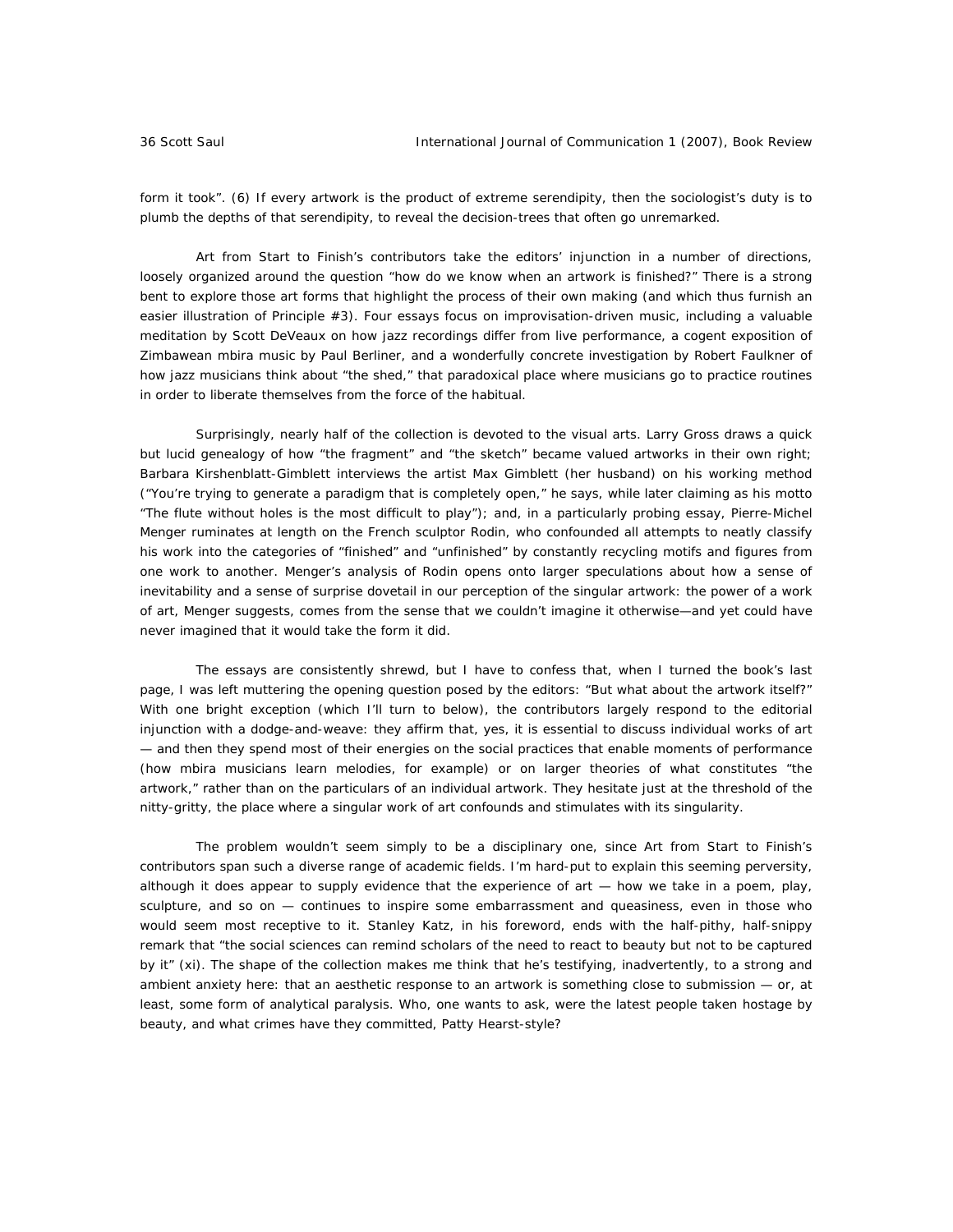Let me be clear: It's not that, while reading *Art from Start to Finish*, I yearned for tremulous testimonies to the power of this-or-that masterpiece. Rather, given the editors' own mandate, I merely hoped for more explorations of how individual works of art, by taking a certain cast, freshen our sense of perception. The Russian literary critic Victor Shklovsky famously wrote that art exists so that one can "recover the sensation of life; it exists to make one feel things, to make the stone *stony.*" The experience of art, Shklovky argued, estranges us from the habits we've developed to parse our world quickly and efficiently; it induces a new consciousness. Jazz drummer Art Blakey offered likewise that music is supposed "to wash away the dust of everyday life": We come to a concert, say, with our conventional sense of things settling on us like a fine powder, and somehow we enter into a heightened, renewed awareness of the world we live in.

I wish that more contributors to *Art from Start to Finish* had delved into the mystery of that "somehow." The most stimulating essay on that score is Larry Kagan's account of his own "shadow art" sculptures, which harness the power of the silhouette to unexpected effect. Kagan sculpts, one might say, not only with tempered steel (his preferred material) but also with volumes of shadow in space. Kagan's steel sculptures often take on the look of a chaotic entanglement of wires, but when lights are strategically placed around them, they reveal shockingly figurative silhouettes  $-$  of a chair, a piano, an '@' sign, or (self-reflexively) a hand puppet. (See figures below.)



Figure 1: Larry Kagan, "Wooden Chair (Round)."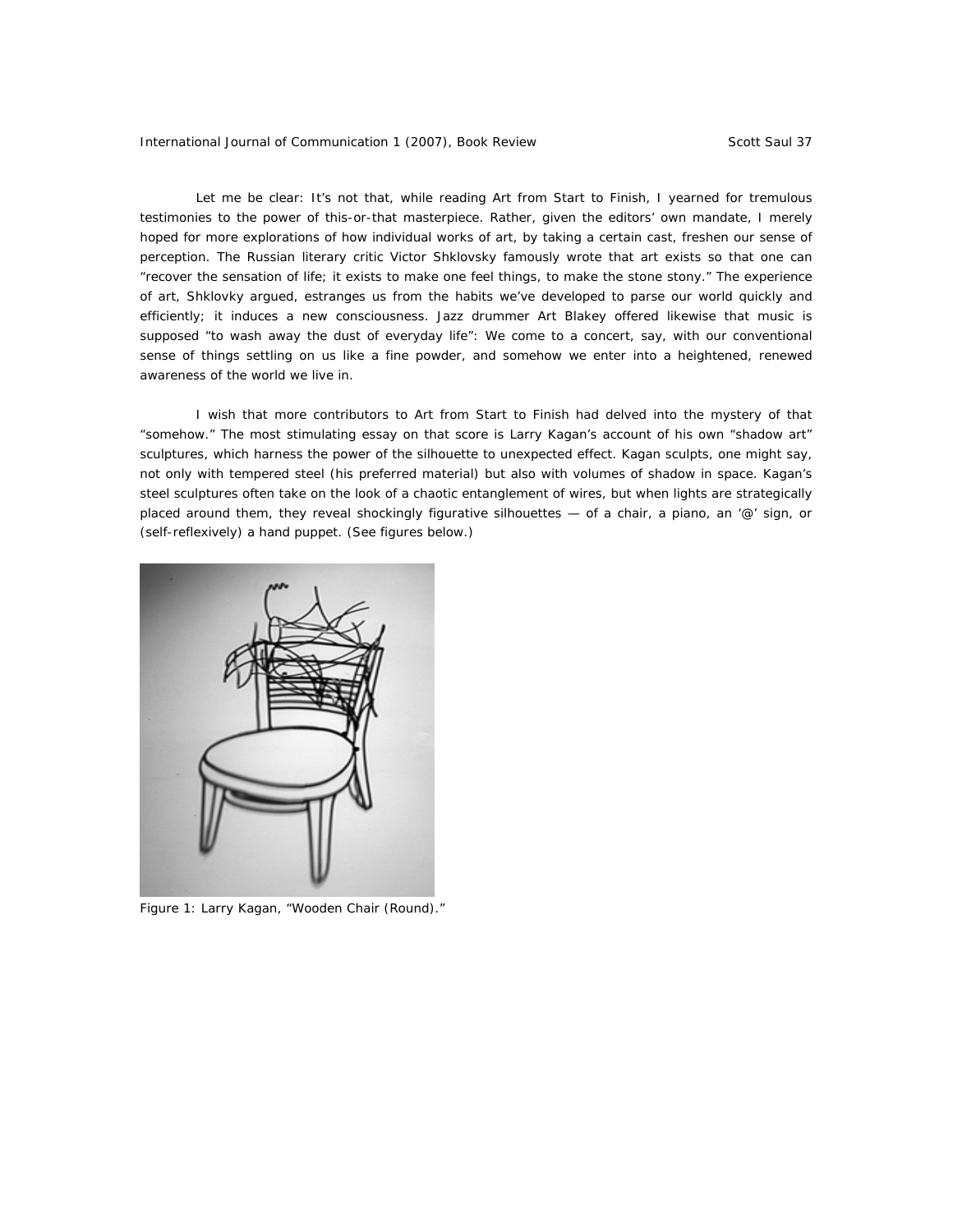

Figure 2: Larry Kagan, "Piano."



Figure 3: Larry Kagan, "At."

Kagan's sculptures have intrigued both art critics and those less schooled in art history because they raise fascinating conceptual questions (What distinguishes the frame of an artwork from the artwork